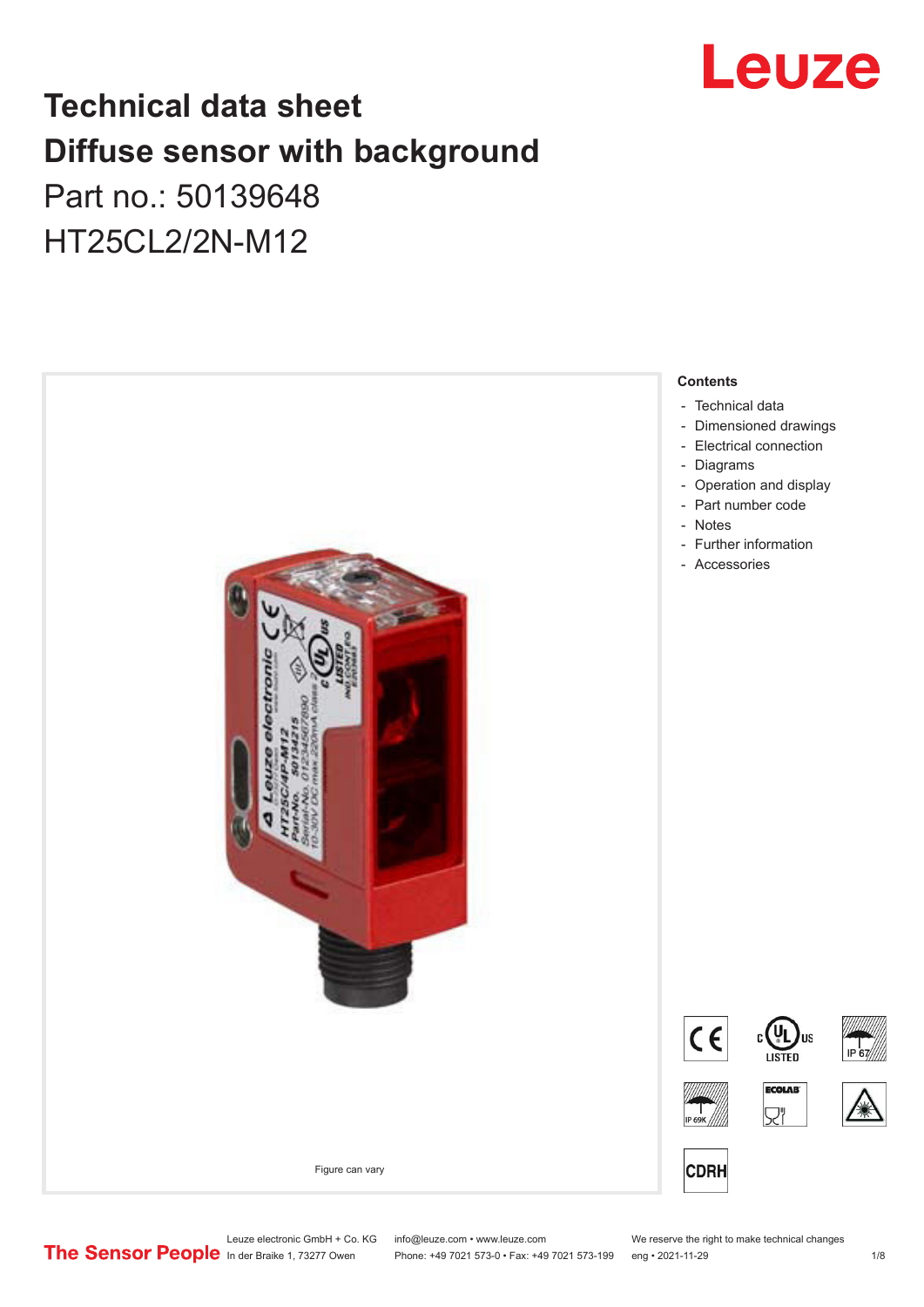ground suppression

## <span id="page-1-0"></span>**Technical data**

#### **Basic data**

**Series** 25C **Operating principle** Diffuse reflection principle with back-

#### **Optical data**

| <b>Black-white error</b>             | $<$ 10% up to 350 mm       |
|--------------------------------------|----------------------------|
| <b>Operating range</b>               | Guaranteed operating range |
| Operating range, white 90%           | $0.0050.8$ m               |
| Operating range, gray 18%            | $0.010.6$ m                |
| Operating range, black 6%            | $0.0150.45$ m              |
| <b>Operating range limit</b>         | Typical operating range    |
| <b>Operating range limit</b>         | $0.0050.8$ m               |
| <b>Adjustment range</b>              | 50  800 mm                 |
| Beam path                            | Collimated                 |
| <b>Light source</b>                  | Laser, Red                 |
| Wavelength                           | 650 nm                     |
| Laser class                          | 2, IEC/EN 60825-1:2007     |
| Max. laser power                     | 0.0052 W                   |
| <b>Transmitted-signal shape</b>      | Pulsed                     |
| <b>Pulse duration</b>                | $4.5 \,\mu s$              |
| Light spot size [at sensor distance] | 3 mm x 5 mm [1,000 mm]     |
| Type of light spot geometry          | elliptic                   |
| Shift angle                          | Typ. $\pm 1.5^{\circ}$     |
|                                      |                            |

#### **Electrical data**

**Performance data Supply voltage U<sub>B</sub>** 

**Residual ripple Open-circuit current** 

**Protective circuit** Polarity reversal protection Short circuit protected

| 10  30 V, DC, Incl. residual ripple |
|-------------------------------------|
| 0  15 %, From $U_{\rm B}$           |
| $020$ mA                            |
|                                     |

#### **Outputs**

**Number of digital switching outputs** 2 Piece(s)

#### **Switching outputs**

| <b>Voltage type</b>       | DC.                                |
|---------------------------|------------------------------------|
| Switching current, max.   | 100 mA                             |
| <b>Switching voltage</b>  | high: $\geq (U_{\text{B}} - 2.5V)$ |
|                           | low: $\leq 2.5V$                   |
|                           |                                    |
| <b>Switching output 1</b> |                                    |
| <b>Assignment</b>         | Connection 1, pin 4                |
| <b>Switching element</b>  | <b>Transistor, NPN</b>             |

**Switching principle** Light switching **Switching output 2 Assignment** Connection 1, pin 2<br> **Switching element** Transistor, NPN **Switching element Switching principle** Dark switching

#### **Timing**

| <b>Switching frequency</b> | 2.500 Hz |
|----------------------------|----------|
| Response time              | $0.2$ ms |
| <b>Readiness delay</b>     | 300 ms   |

| <b>Connection 1</b>                              |                                      |
|--------------------------------------------------|--------------------------------------|
| <b>Function</b>                                  | Signal OUT                           |
|                                                  | Voltage supply                       |
| <b>Type of connection</b>                        | Connector                            |
| <b>Thread size</b>                               | M <sub>12</sub>                      |
| <b>Type</b>                                      | Male                                 |
| <b>Material</b>                                  | <b>PUR</b>                           |
| No. of pins                                      | 4 -pin                               |
| Encoding                                         | A-coded                              |
| <b>Mechanical data</b>                           |                                      |
| Dimension (W x H x L)                            | 15 mm x 42.7 mm x 30 mm              |
| <b>Housing material</b>                          | Plastic                              |
| <b>Plastic housing</b>                           | <b>ABS</b>                           |
| Lens cover material                              | Plastic                              |
| Net weight                                       | 22 <sub>g</sub>                      |
| <b>Housing color</b>                             | Red                                  |
| <b>Type of fastening</b>                         | Through-hole mounting with M4 thread |
|                                                  | Via optional mounting device         |
| <b>Compatibility of materials</b>                | <b>ECOLAB</b>                        |
|                                                  |                                      |
| <b>Operation and display</b>                     |                                      |
| Type of display                                  | LED                                  |
| <b>Number of LEDs</b>                            | 2 Piece(s)                           |
| <b>Operational controls</b>                      | Multiturn potentiometer              |
| Function of the operational control              | Range adjustment                     |
| <b>Environmental data</b>                        |                                      |
| Ambient temperature, operation                   | $-40$ 60 °C                          |
| Ambient temperature, storage                     | $-40$ 70 °C                          |
| <b>Certifications</b>                            |                                      |
|                                                  |                                      |
| Degree of protection                             | IP 67                                |
|                                                  | <b>IP 69K</b>                        |
| <b>Protection class</b><br><b>Certifications</b> | Ш                                    |
|                                                  | c UL US                              |
| <b>Standards applied</b>                         | IEC 60947-5-2                        |
| <b>Classification</b>                            |                                      |
| <b>Customs tariff number</b>                     | 85365019                             |
| eCl@ss 5.1.4                                     | 27270904                             |
| eCl@ss 8.0                                       | 27270904                             |
| eCl@ss 9.0                                       | 27270904                             |
|                                                  | 27270904                             |
| eCl@ss 10.0                                      |                                      |
| eCl@ss 11.0                                      | 27270904                             |
| <b>ETIM 5.0</b>                                  | EC002719                             |
| <b>ETIM 6.0</b>                                  | EC002719                             |
| <b>ETIM 7.0</b>                                  | EC002719                             |

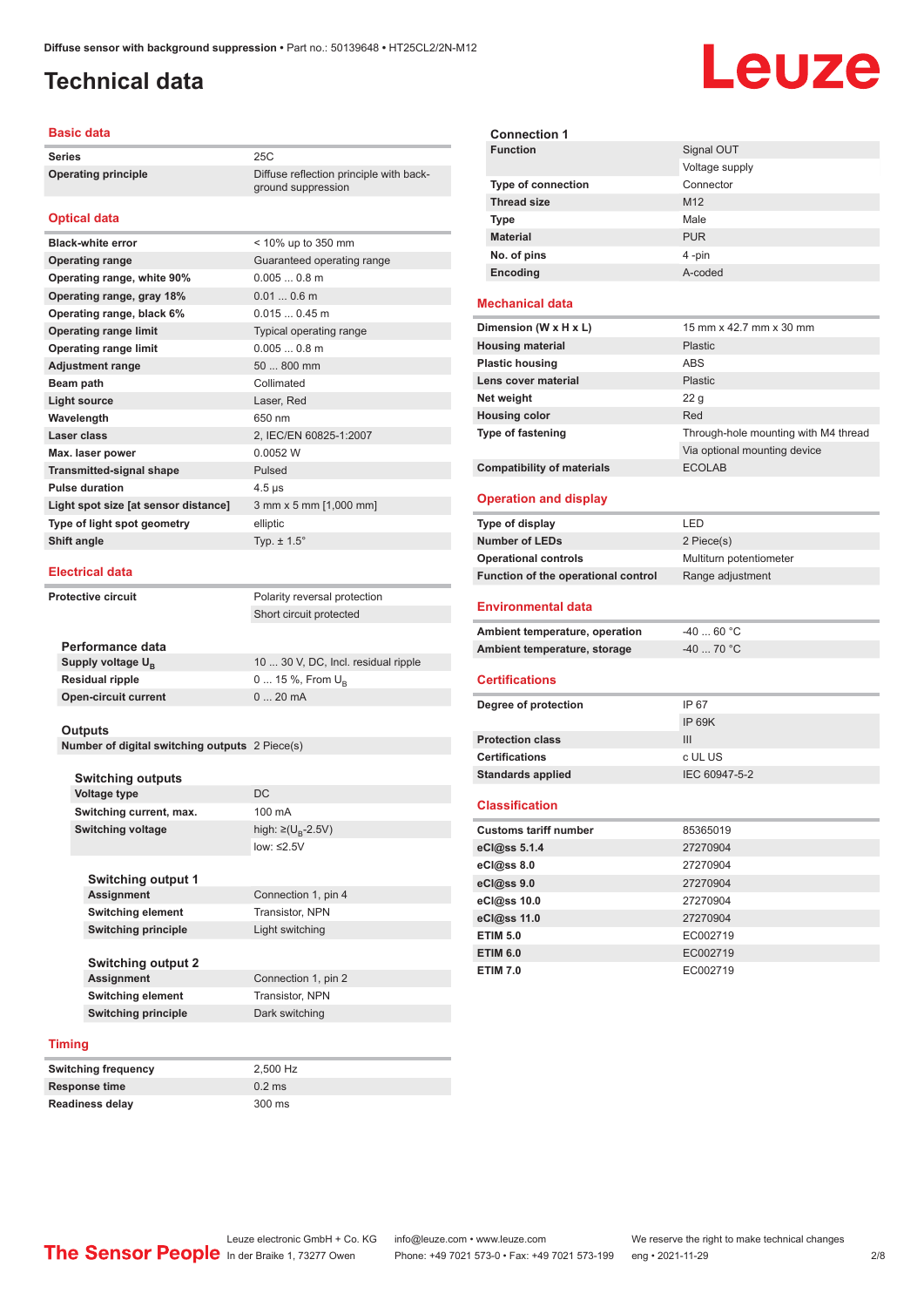### <span id="page-2-0"></span>**Dimensioned drawings**

All dimensions in millimeters



### **Electrical connection**

**Connection 1**

| <b>Function</b>           | Signal OUT     |
|---------------------------|----------------|
|                           | Voltage supply |
| <b>Type of connection</b> | Connector      |
| <b>Thread size</b>        | M12            |
| <b>Type</b>               | Male           |
| <b>Material</b>           | <b>PUR</b>     |
| No. of pins               | 4-pin          |
| Encoding                  | A-coded        |
|                           |                |

#### **Pin Pin assignment** 1 V<sup>+</sup><br>2 OL **2** OUT 2

| __                     | $- - - -$        |
|------------------------|------------------|
| $\mathbf{\Omega}$<br>۰ | <b>GND</b>       |
| 4                      | OUT <sub>1</sub> |
|                        |                  |

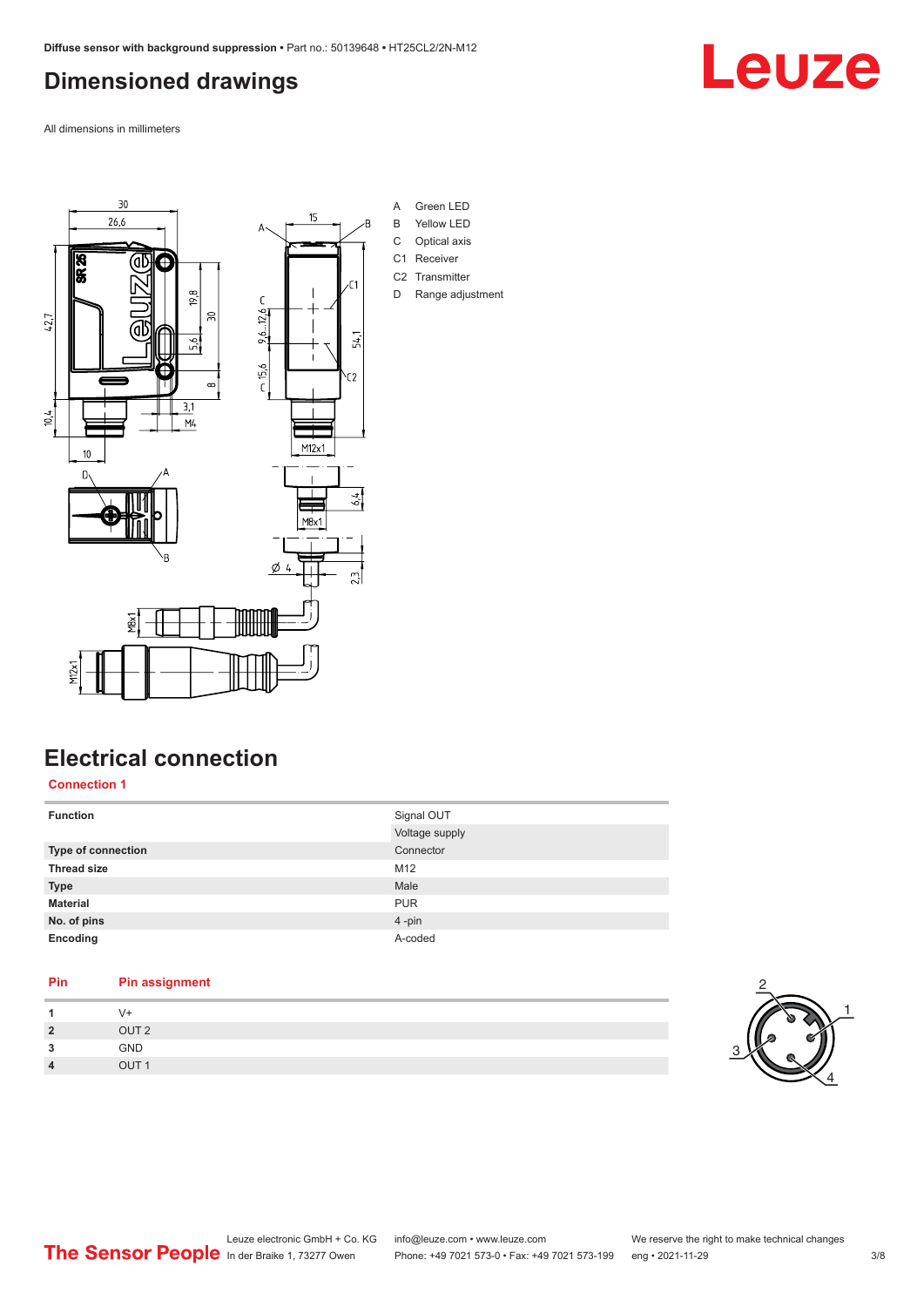### <span id="page-3-0"></span>**Diagrams**

## Leuze

#### Typ. response behavior (focusing distance 350 mm)



#### Typ. response behavior (focusing distance 800 mm)



Leuze electronic GmbH + Co. KG info@leuze.com • www.leuze.com We reserve the right to make technical changes<br>
The Sensor People in der Braike 1, 73277 Owen Phone: +49 7021 573-0 • Fax: +49 7021 573-199 eng • 2021-11-29 Phone: +49 7021 573-0 • Fax: +49 7021 573-199 eng • 2021-11-29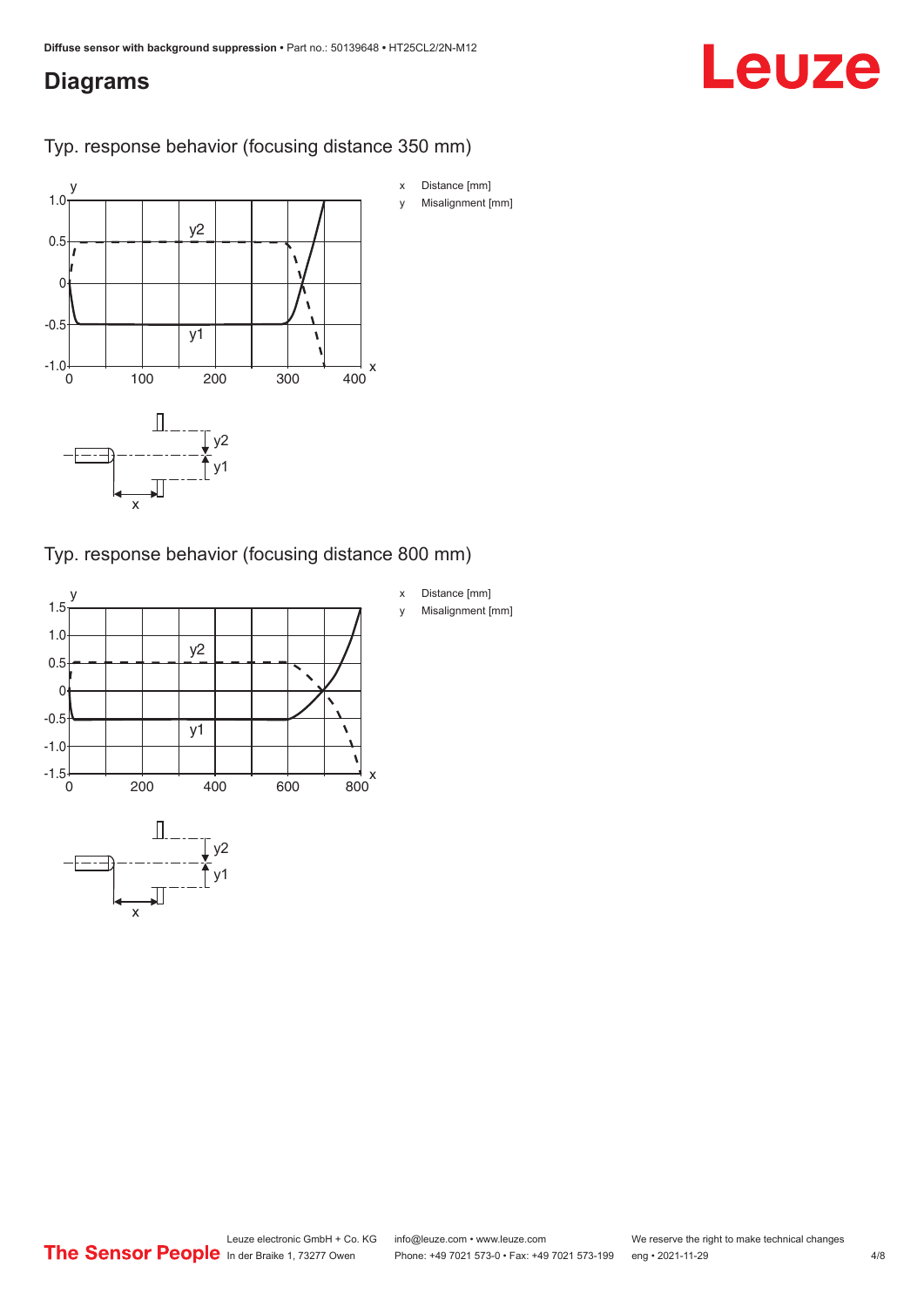#### <span id="page-4-0"></span>**Diagrams**

## Leuze

Typ. black/white behavior



x

 $-\overline{...}$   $-\overline{...}$   $-\overline{...}$ 

x Range [mm]

- y Reduction of range [mm]
- A White 90%
- B Gray 18%
- C Black 6%



| <b>LED</b>     | <b>Display</b>           | <b>Meaning</b>        |
|----------------|--------------------------|-----------------------|
|                | Green, continuous light  | Operational readiness |
| $\overline{2}$ | Yellow, continuous light | Object detected       |

#### **Part number code**

Part designation: **AAA25C d EE-f.GGH/iJ-K**

| AAA25C | Operating principle / construction<br>HT25C: Diffuse reflection sensor with background suppression<br>PRK25C: Retro-reflective photoelectric sensor with polarization filter<br>LS25C: Throughbeam photoelectric sensor transmitter<br>LE25C: Throughbeam photoelectric sensor receiver<br>DRT25C: Dynamic reference diffuse sensor                                                                                                                                                                |
|--------|----------------------------------------------------------------------------------------------------------------------------------------------------------------------------------------------------------------------------------------------------------------------------------------------------------------------------------------------------------------------------------------------------------------------------------------------------------------------------------------------------|
| d      | Light type<br>n/a: red light<br>I: infrared light                                                                                                                                                                                                                                                                                                                                                                                                                                                  |
| EE     | Light source<br>$n/a$ : LED<br>L1: laser class 1<br>$L2$ : laser class 2                                                                                                                                                                                                                                                                                                                                                                                                                           |
| f      | Preset range (optional)<br>n/a: operating range acc. to data sheet<br>xxxF: Preset range [mm]                                                                                                                                                                                                                                                                                                                                                                                                      |
| GG     | Equipment<br>A: Autocollimation principle (single lens)<br>S: small light spot<br>D: Detection of stretch-wrapped objects<br>X: extended model<br>HF: Suppression of HF illumination (LED)<br>XL: Extra long light spot<br>T: autocollimation principle (single lens) for highly transparent bottles without tracking<br>TT: autocollimation principle (single lens) for highly transparent bottles with tracking<br>F: Foreground suppression<br>R: greater operating range<br>SL: Slit diaphragm |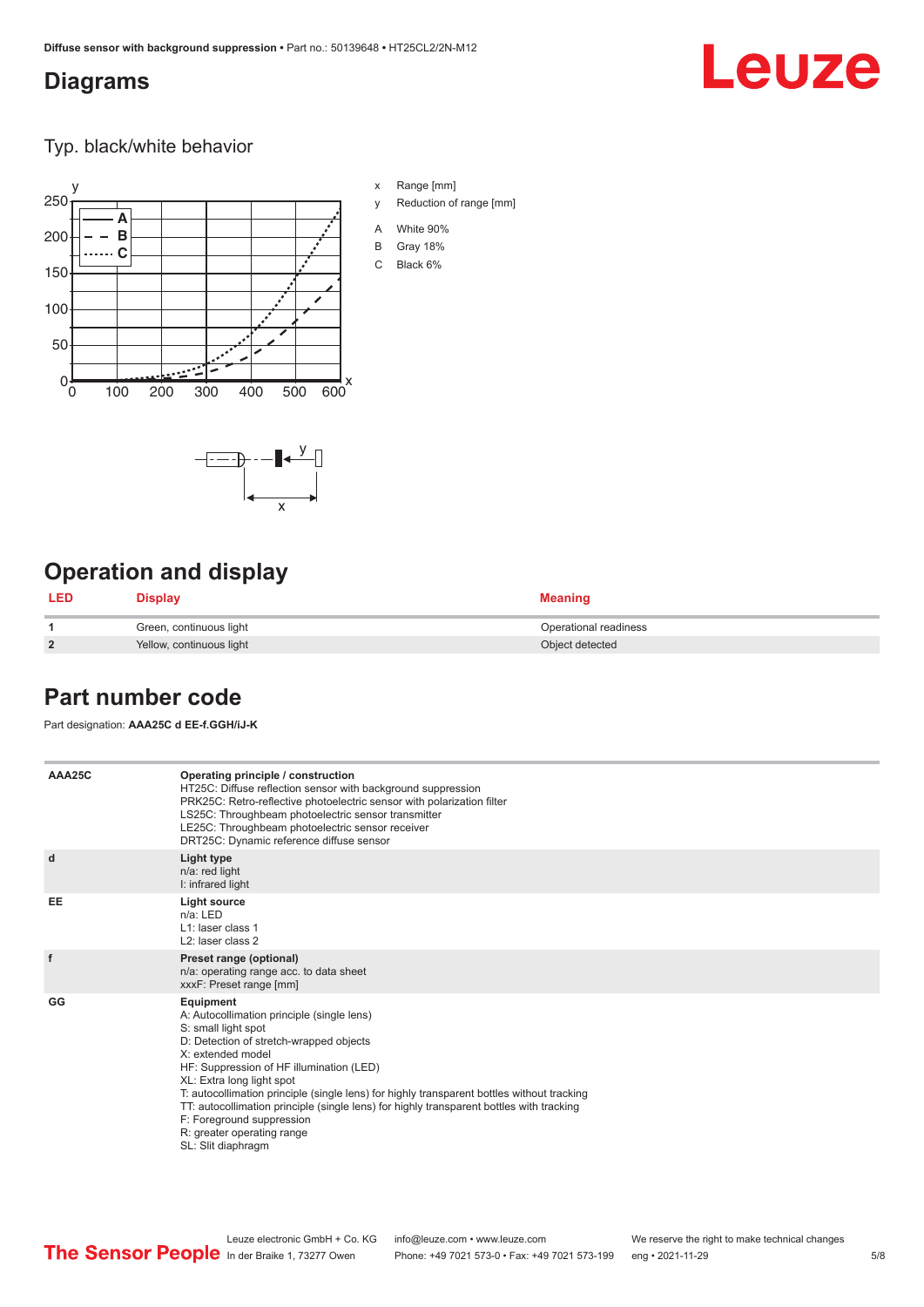#### <span id="page-5-0"></span>**Part number code**

## Leuze

| H           | Operating range adjustment<br>1: 270° potentiometer<br>2: multiturn potentiometer<br>3: teach-in via button<br>R: greater operating range                                                                                                                                                                                                                                                                                                                                                                                                              |
|-------------|--------------------------------------------------------------------------------------------------------------------------------------------------------------------------------------------------------------------------------------------------------------------------------------------------------------------------------------------------------------------------------------------------------------------------------------------------------------------------------------------------------------------------------------------------------|
|             | Switching output/function OUT 1/IN: Pin 4 or black conductor<br>2: NPN transistor output, light switching<br>N: NPN transistor output, dark switching<br>4: PNP transistor output, light switching<br>P: PNP transistor output, dark switching<br>X: pin not used<br>8: activation input (activation with high signal)<br>L: IO-Link interface (SIO mode: PNP light switching, NPN dark switching)<br>6: push-pull switching output, PNP light switching, NPN dark switching<br>G: Push-pull switching output, PNP dark switching, NPN light switching |
| J           | Switching output / function OUT 2/IN: pin 2 or white conductor<br>2: NPN transistor output, light switching<br>N: NPN transistor output, dark switching<br>4: PNP transistor output, light switching<br>P: PNP transistor output, dark switching<br>W: warning output<br>X: pin not used<br>6: push-pull switching output, PNP light switching, NPN dark switching<br>T: teach-in via cable<br>G: Push-pull switching output, PNP dark switching, NPN light switching                                                                                  |
| κ           | <b>Electrical connection</b><br>n/a: cable, standard length 2000 mm, 4-wire<br>200-M12: cable, length 200 mm with M12 connector, 4-pin, axial (plug)<br>M8: M8 connector, 4-pin (plug)<br>M12: M12 connector, 4-pin (plug)<br>200-M8: cable, length 200 mm with M8 connector, 4-pin, axial (plug)                                                                                                                                                                                                                                                      |
| <b>Note</b> |                                                                                                                                                                                                                                                                                                                                                                                                                                                                                                                                                        |

#### **Notes**

Т

| <b>Observe intended use!</b>                                                                                                                                                                                                     |
|----------------------------------------------------------------------------------------------------------------------------------------------------------------------------------------------------------------------------------|
| $\%$ This product is not a safety sensor and is not intended as personnel protection.<br>$\&$ The product may only be put into operation by competent persons.<br>$\%$ Only use the product in accordance with its intended use. |

 $\%$  A list with all available device types can be found on the Leuze website at www.leuze.com.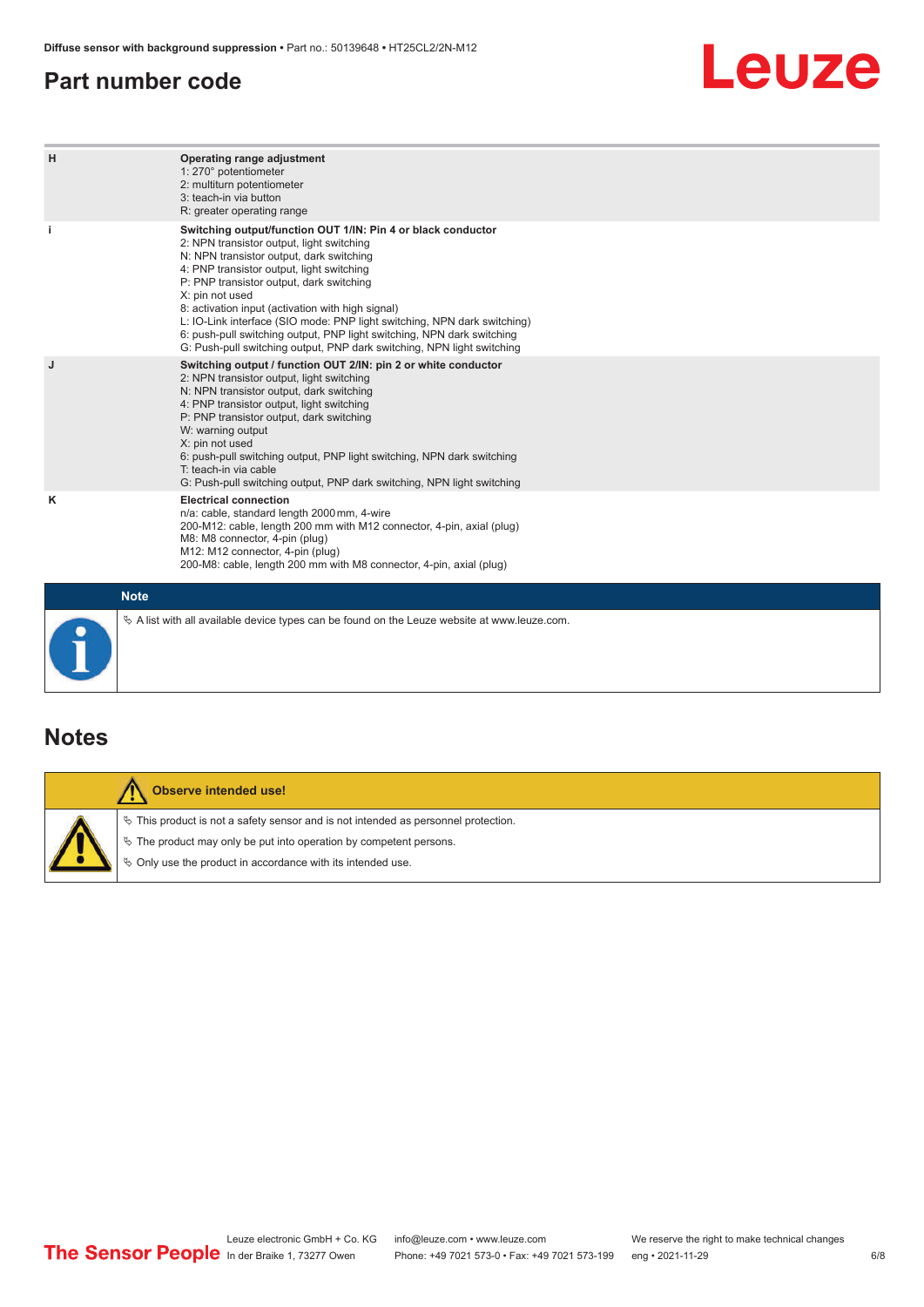#### <span id="page-6-0"></span>**Notes**

# Leuze

| Do not stare into beam!                                                                                                                                                                                                                                    |
|------------------------------------------------------------------------------------------------------------------------------------------------------------------------------------------------------------------------------------------------------------|
| The device satisfies the requirements of IEC 60825-1:2007 (EN 60825-1:2007) safety regulations for a product of laser class 2 as well as the<br>U.S. 21 CFR 1040.10 regulations with deviations corresponding to "Laser Notice No. 50" from June 24, 2007. |
| Never look directly into the laser beam or in the direction of reflected laser beams! If you look into the beam path over a longer time period, there is a risk<br>of injury to the retina.                                                                |
| $\&$ Do not point the laser beam of the device at persons!                                                                                                                                                                                                 |
| $\%$ Interrupt the laser beam using a non-transparent, non-reflective object if the laser beam is accidentally directed towards a person.                                                                                                                  |
| $\%$ When mounting and aligning the device, avoid reflections of the laser beam off reflective surfaces!                                                                                                                                                   |
| $\&$ CAUTION! Use of controls or adjustments or performance of procedures other than specified herein may result in hazardous light exposure.                                                                                                              |
| $\%$ Observe the applicable statutory and local laser protection regulations.                                                                                                                                                                              |
| $\%$ The device must not be tampered with and must not be changed in any way.<br>There are no user-serviceable parts inside the device.<br>Repairs must only be performed by Leuze electronic GmbH + Co. KG.                                               |

| <b>NOTE</b>                                                                                                                                                                                                                                                         |
|---------------------------------------------------------------------------------------------------------------------------------------------------------------------------------------------------------------------------------------------------------------------|
| Affix laser information and warning signs!<br>Laser information and warning signs are affixed to the device. In addition, self-adhesive laser information and warning signs (stick-on labels) are supplied in<br>several languages.                                 |
| Affix the laser information sheet to the device in the language appropriate for the place of use. When using the device in the US, use the stick-on label<br>with the "Complies with 21 CFR 1040.10" note.                                                          |
| $\frac{1}{2}$ Affix the laser information and warning signs near the device if no signs are attached to the device (e.g. because the device is too small) or if the attached<br>laser information and warning signs are concealed due to the installation position. |
| $\%$ Affix the laser information and warning signs so that they are legible without exposing the reader to the laser radiation of the device or other optical<br>radiation.                                                                                         |

### **Further information**

- Light source: Average life expectancy 50,000 h at an ambient temperature of 25 °C
- Sum of the output currents for both outputs 100 mA

#### **Accessories**

### Connection technology - Connection cables

|  | Part no. | <b>Designation</b>     | <b>Article</b>   | <b>Description</b>                                                                                                                                          |
|--|----------|------------------------|------------------|-------------------------------------------------------------------------------------------------------------------------------------------------------------|
|  | 50130652 | KD U-M12-4A-V1-<br>050 | Connection cable | Connection 1: Connector, M12, Axial, Female, A-coded, 4-pin<br>Connection 2: Open end<br>Shielded: No<br>Cable length: 5,000 mm<br>Sheathing material: PVC  |
|  | 50130690 | KD U-M12-4W-V1-<br>050 | Connection cable | Connection 1: Connector, M12, Angled, Female, A-coded, 4-pin<br>Connection 2: Open end<br>Shielded: No<br>Cable length: 5,000 mm<br>Sheathing material: PVC |